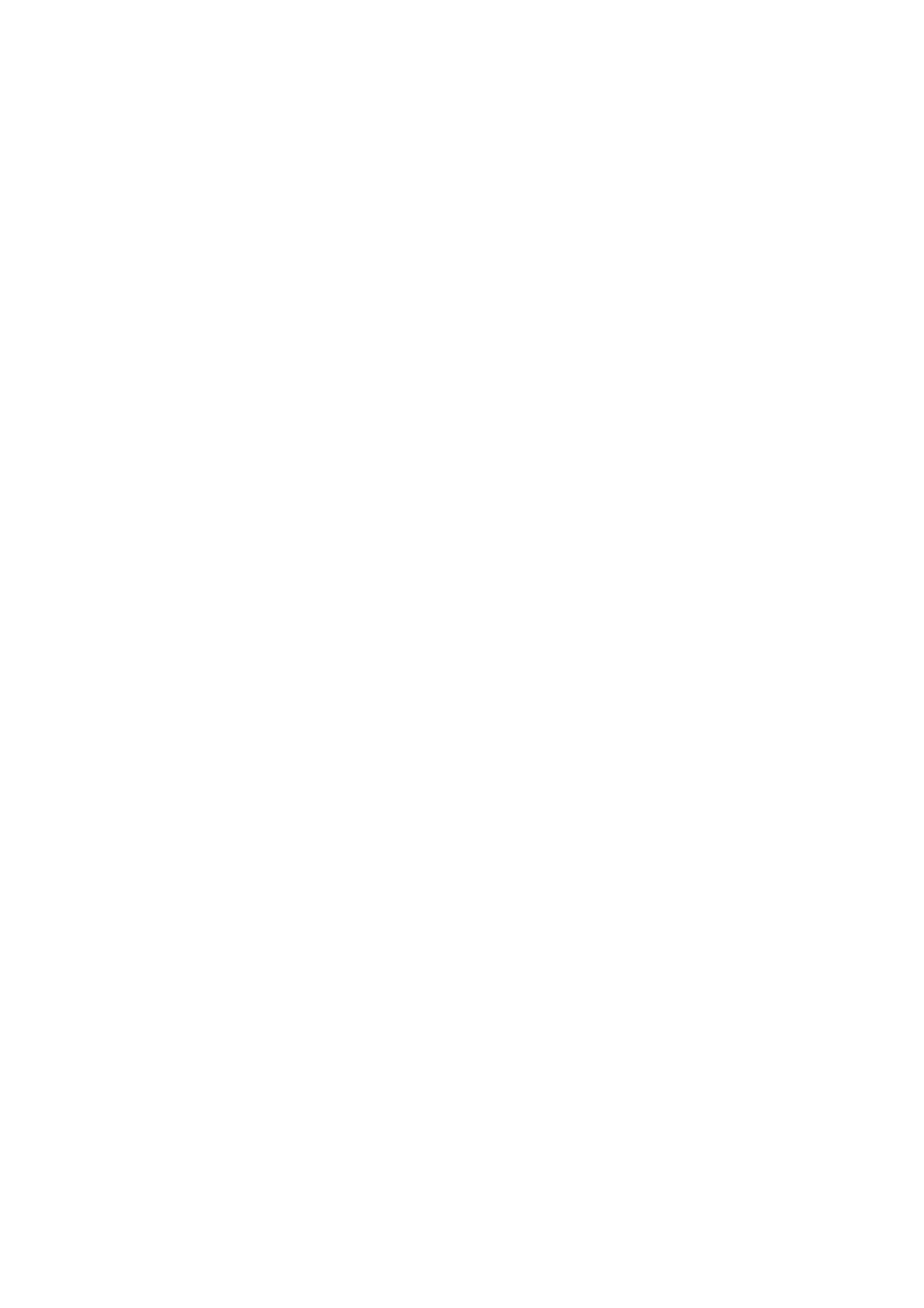## **Abstract**

The retention of social workers in child protection and welfare is an ongoing concern in many countries. While our knowledge base on the turnover of child protection and welfare social workers is growing, much less in known about 'stayers' – those who undertake this work for over 10+ years. This article draws on data gathered over a decade in Ireland on these social workers. The article addresses three questions: 1) what can we learn from social workers with 10+ years' experience of child protection and welfare about their retention? 2) does job embeddedness theory help explain their choices to stay? 3) does the 'career preference typology' (Burns, 2011) help explain social workers' retention? The main findings are that if you can retain social workers beyond the 5-year point, their retention narrative intensifies, their embeddedness in the organisation and community strengthens and they have a stronger sense of professional confidence as they move out of the early professional stage. A surprising finding of this study was that nearly all of the social workers in this study had a staying narrative that changed little between their interviews a decade apart.

#### **Keywords:**

Child protection and welfare; retention; job satisfaction; job embeddedness; resilience longitudinal research.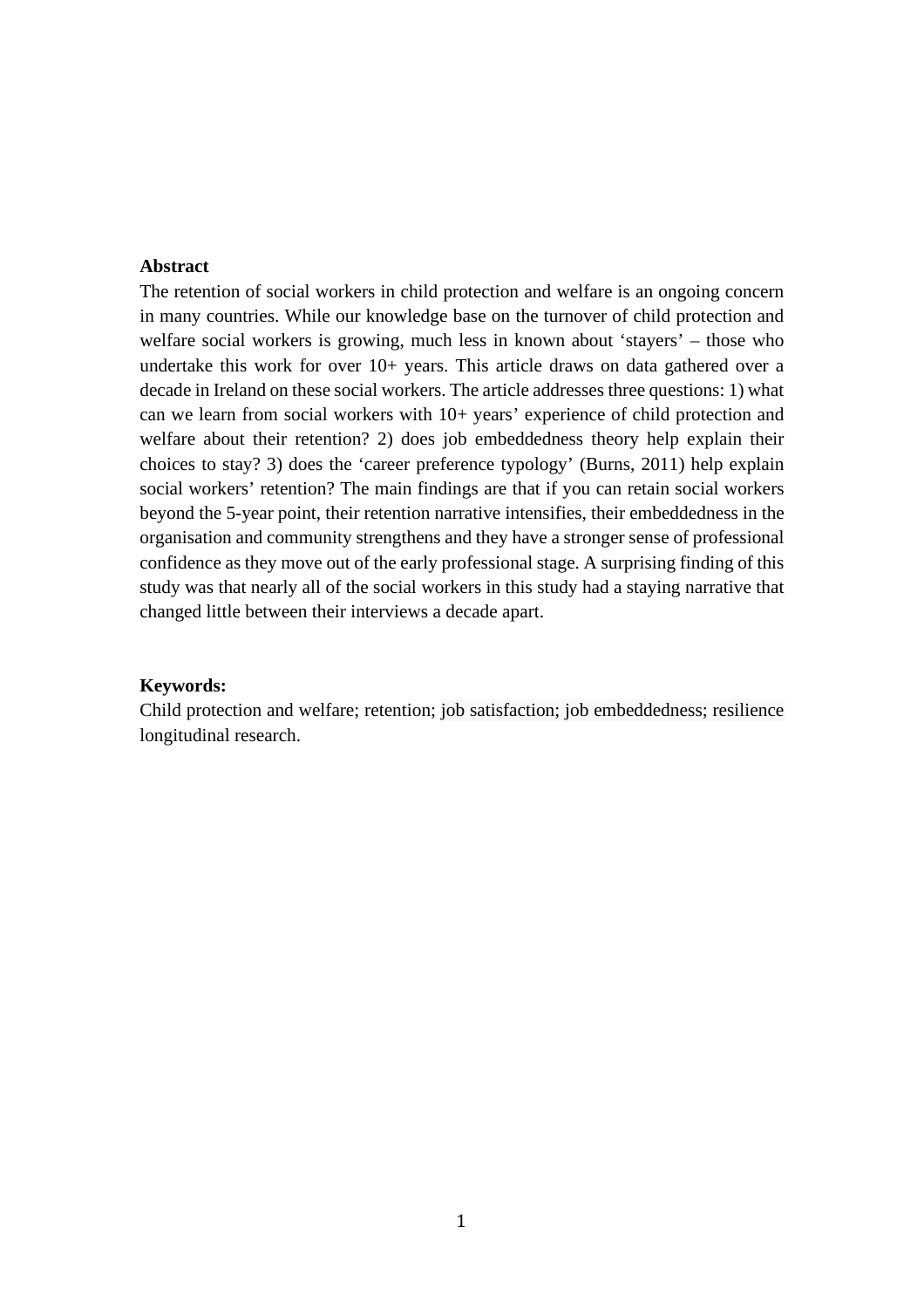### **Introduction**

The knowledge base examining turnover of social workers in child protection and welfare has developed considerably over the last decade (see, for example, Burns, 2011; Webb and Carpenter, 2011; Madden *et al.*, 2014; Lizano and Mor Barak, 2015; Frost *et al.*, 2017; McFadden *et al.*, 2017). Key arguments and findings in this literature and research are that: child protection social work is emotionally and intellectually demanding work; it is work that is particularly subject to public, media and political scrutiny, especially when there are perceived errors; the emotional, mental and practical workload can be demanding; being repeatedly exposed to trauma can be stressful for workers; the work can be laden with conflict, none more so than in the adversarial nature of court work (Burns *et al.*, 2018); and administrative loads for child protection social workers are increasing, with less 'face-time' with children and parents. For these, and many other reasons, it is reported that social workers do not stay for long tenures in this area of social work.

The literature is replete with references to job strain, burnout and high turnover, and this study originally began by researching similar themes. However, this study uncovered a somewhat different story in Ireland: in the first data collection period, we found high retention rates in the five teams we examined and many study participants sought to challenge what they perceived as 'earn your stripes' (i.e. putting in hard work and effort and gaining the respect of peers as a result) and 'leave child protection quickly' narratives (Burns, 2011; Burns and Christie, 2013). In the original dataset, we were surprised to find that two-thirds of the social workers had expressed a preference to continue working in child protection and welfare in the short to medium-term. This study returned to the original sample of social workers a decade later to find out how many of them stayed in child protection and welfare, to examine what helped them to stay, and specifically, to analyse their narratives of staying. While a wide range of the data collection methods are identified by Riessman and Quinney (2005) as 'narrative' research, the method adopted in this research was to encourage social workers, in response to a few broad questions asked by the researcher, to take the lead in shaping their own professional narratives. This method encouraged social workers to actively construct, and reflect, on their ongoing professional identities.

In a previous paper, we have been critical of the manner in which the data on staff turnover is presented in some of the literature (Burns and Christie, 2013). There are fewer published papers that examine the experiences of 'stayers' (those who stay in child protection and welfare for longer tenures than the average) or studies that examine organisations or countries with high levels of staff retention. There are even fewer studies that examine retention longitudinally: where this data is available, most of the available longitudinal studies are quantitative and focus on child protection and welfare in the United States (see, for example, Scannapieco and Connell-Carrick, 2007; Wilke *et al.*, 2017).

This paper expands and builds upon the findings of a paper previously published in this journal (Burns, 2011), by contributing to the literature in two key ways. Firstly, we believe it is the first qualitative longitudinal study to examine retention over a 10 year period. Secondly, it contributes to our understanding of retention through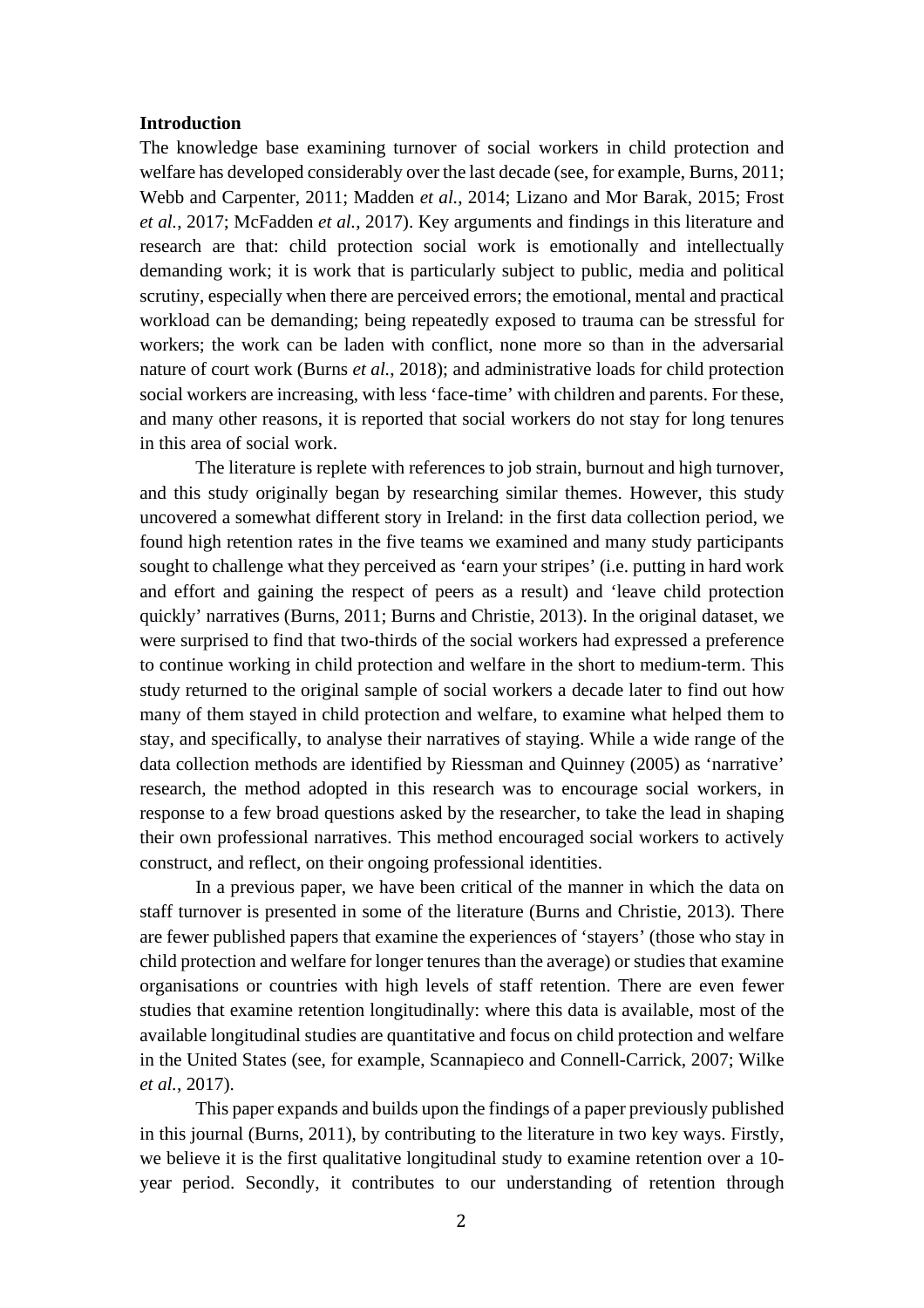analysing the experiences of a unique cohort of social workers who have worked in child protection for 10+ years. The guiding questions for this study were: 1) What can we learn about retention from social workers with 10+ years' experience of child protection? 2) Does job embeddedness theory help explain their retention? 3) Did the 'career preference typology' help explain social workers' retention?

# **Literature review**

## *Irish data on turnover in child protection and welfare*

The Child and Family Agency (Tusla) was established in January 2014 and provides child protection and welfare social work services in Ireland. The agency does not publish turnover data in its annual reports or Section 8 'adequacy reports'. In the absence of official data, the media have been significant in shaping the Irish story of staff retention in child protection and welfare. A media headline in 2015 announced that social workers in child protection and welfare in Ireland were 'resigning at [a] rate of one a week' with a sub-heading proclaiming that 'a large number of social workers are leaving the profession' (RTÉ, 2015). This promoted a public response from the Child and Family Agency arguing that such a rate of departures by social workers actually suggested a very low turnover rate (under 10%). There are continual reports in the media about the Child and Family Agency's difficulty in retaining social workers and there are now a significant number of staff vacancies in Tusla (McMahon, 2018). A more recent example is a November 2017 headline in a national newspaper reporting on data submitted by the Child and Family Agency to the Dáil's (Parliament) Public Accounts Committee (PAC) which read: '475 social workers have quit Tusla since 2014' (Baker, 2017).

While Baker's (2017) headline suggests that there is a retention issue for child protection and welfare social workers, the body of the article reported turnover rates in Ireland that appear to be low by international standards. Table 1 presents the turnover rates for social workers in the Agency from the Public Accounts Committee submission by Tusla on which the Baker article was based (Child and Family Agency, 2017b, p. 1) and the Tusla submission to the Oireachtas Joint Committee for Children and Youth Affairs (Smyth, 2019):

| Year | Turnover % |
|------|------------|
| 2014 | 6.58%      |
| 2015 | 9.41%      |
| 2016 | 8.4%       |
| 2018 | 7.79%      |

*Table 1: Turnover rates for social workers in the Child and Family Agency, 2014-2018*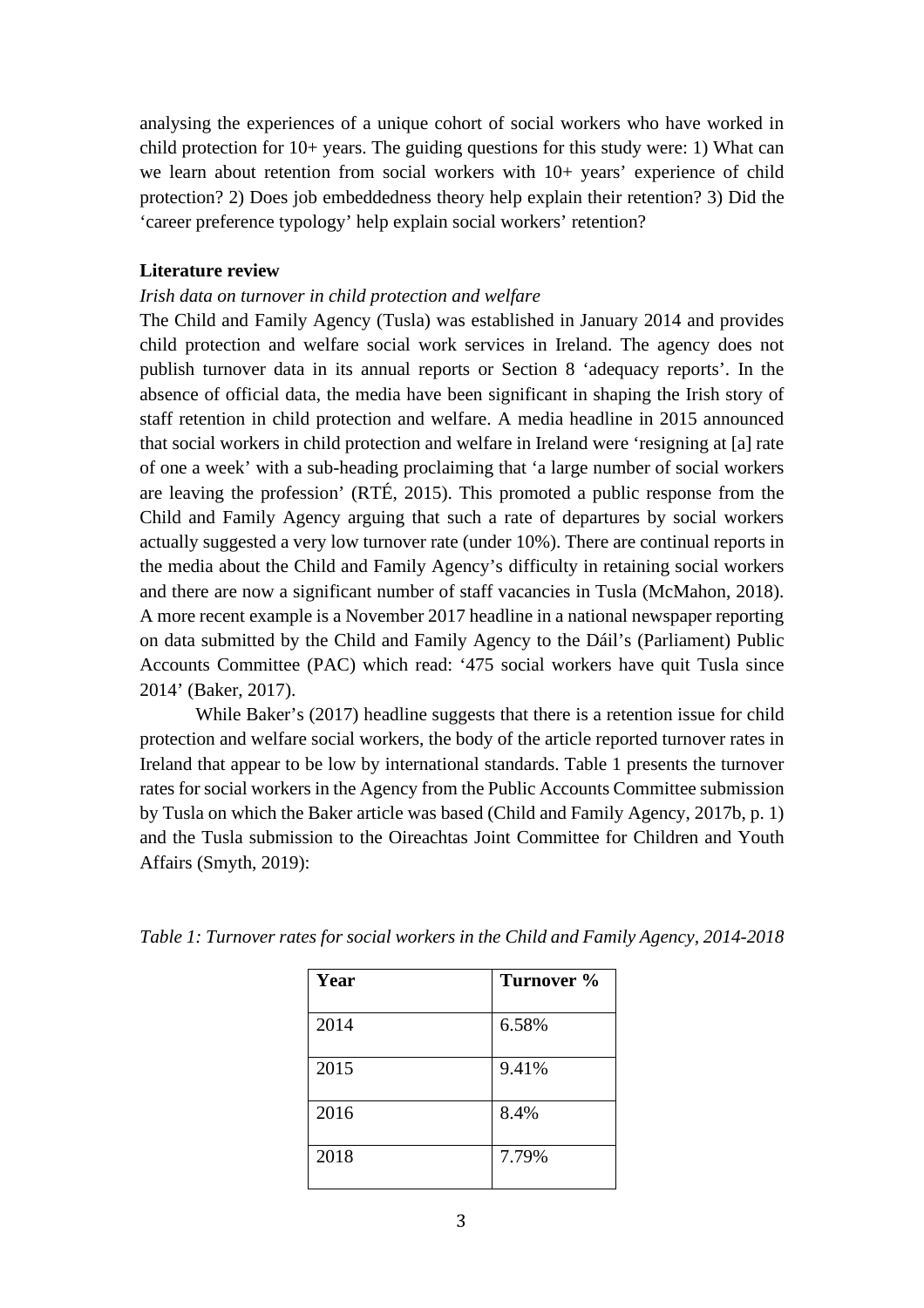These figures are significantly less than the turnover rate of 15% (September 2017) for the children and family social work workforce in England (Department for Education, 2018). A closer look at the data from Ireland shows that these turnover rates are for *all* social workers in the Child and Family Agency, rather than specifically for those in child protection and welfare only (for example, some social workers employed by Tusla work in foster care, rather than directly in child protection social work) and therefore the figure is not directly comparable with the data from England. In December 2018, there were 1,458 social work staff by whole time equivalent (WTE) working in Tusla (Smyth, 2019), but this figure is not broken down by area of work, which constrains further analysis of the turnover data in Table 1. Consultations by the authors with team managers indicated that these figures do not reflect the situation in some child protection and welfare teams where there are much higher turnover rates and some teams also now have significant staff vacancies. Table 2 presents data from the unpublished Tusla submission to the Public Accounts Committee on reasons why 495 social workers left Tusla from its inception in 2014 up to September 2017.

| <b>Reasons</b>                       | 2014                     | 2015                         | 2016                        | 2017           | <b>Grand Total</b> | $\frac{1}{2}$ |
|--------------------------------------|--------------------------|------------------------------|-----------------------------|----------------|--------------------|---------------|
| <b>Cost Neutral Early Retirement</b> | 8                        | 6                            | $\mathcal{D}_{\mathcal{L}}$ |                | 17                 | 3.4%          |
| Death                                |                          |                              | 3                           | ۳              | 4                  | 0.8%          |
| <b>End of Contract</b>               |                          | $\mathcal{F}$                | $\mathcal{F}$               |                | 8                  | 1.6%          |
| <b>Family Reasons</b>                | 7                        | 7                            | 4                           | 9              | 27                 | 5.5%          |
| <b>Further Training</b>              | ۰                        | $\qquad \qquad \blacksquare$ |                             |                | $\overline{2}$     | 0.4%          |
| Going Abroad                         | 12                       | 7                            | 14                          | 8              | 41                 | 8.3%          |
| No Job Satisfaction                  | 3                        |                              | 6                           |                | 11                 | 2.2%          |
| <b>No Promotional Opportunities</b>  |                          | $\overline{c}$               | 5                           | 2              | 9                  | 1.8%          |
| Other/No Specified Reason            | 39                       | 46                           | 65                          | 60             | 212                | 42.8%         |
| Other Health Board / Agency          | 7                        | 17                           | 9                           | $\overline{4}$ | 37                 | 7.5%          |
| Permanent Infirmity                  | $\overline{4}$           | 5                            | $\overline{c}$              | 2              | 13                 | 2.6%          |
| Personal                             | 8                        | 13                           | 13                          | 15             | 49                 | 9.9%          |
| Maximum<br>Retirement<br>Reached     | 2                        | 9                            | 9                           | 10             | 30                 | 6.1%          |
| Minimum<br>Reached<br>Retirement     | 6                        | 10                           | 10                          | 5              | 31                 | 6.3%          |
| Unsuitable Hours                     | $\overline{\phantom{a}}$ | 3                            | $\overline{\phantom{0}}$    | 1              | 4                  | 0.8%          |
| <b>Grand Total</b>                   | 97                       | 130                          | 146                         | 120            | 495                | 100%          |

*Table 2: Social Work Leavers 1/1/2014 – 30/9/2017*

The large number of social workers  $n=212$  (43%) that did not state a specific reason for leaving or who were recorded as 'other', significantly limits the analytical potential of this data and it is unclear why so many are recorded under these categories. A low number of social workers were recorded as leaving for 'no job satisfaction' n=11 (2%) and no promotional opportunities n=9 (1.8%).

In two previous phases of our study (Burns, 2012; Burns and Christie, 2013), we undertook a thorough analysis of all social work staff changes on five child protection and welfare teams over two time periods. Our analysis enabled a granular look at employment changes on five child protection and welfare teams, separating true turnover from mobility and internal organisational staff movement between posts. We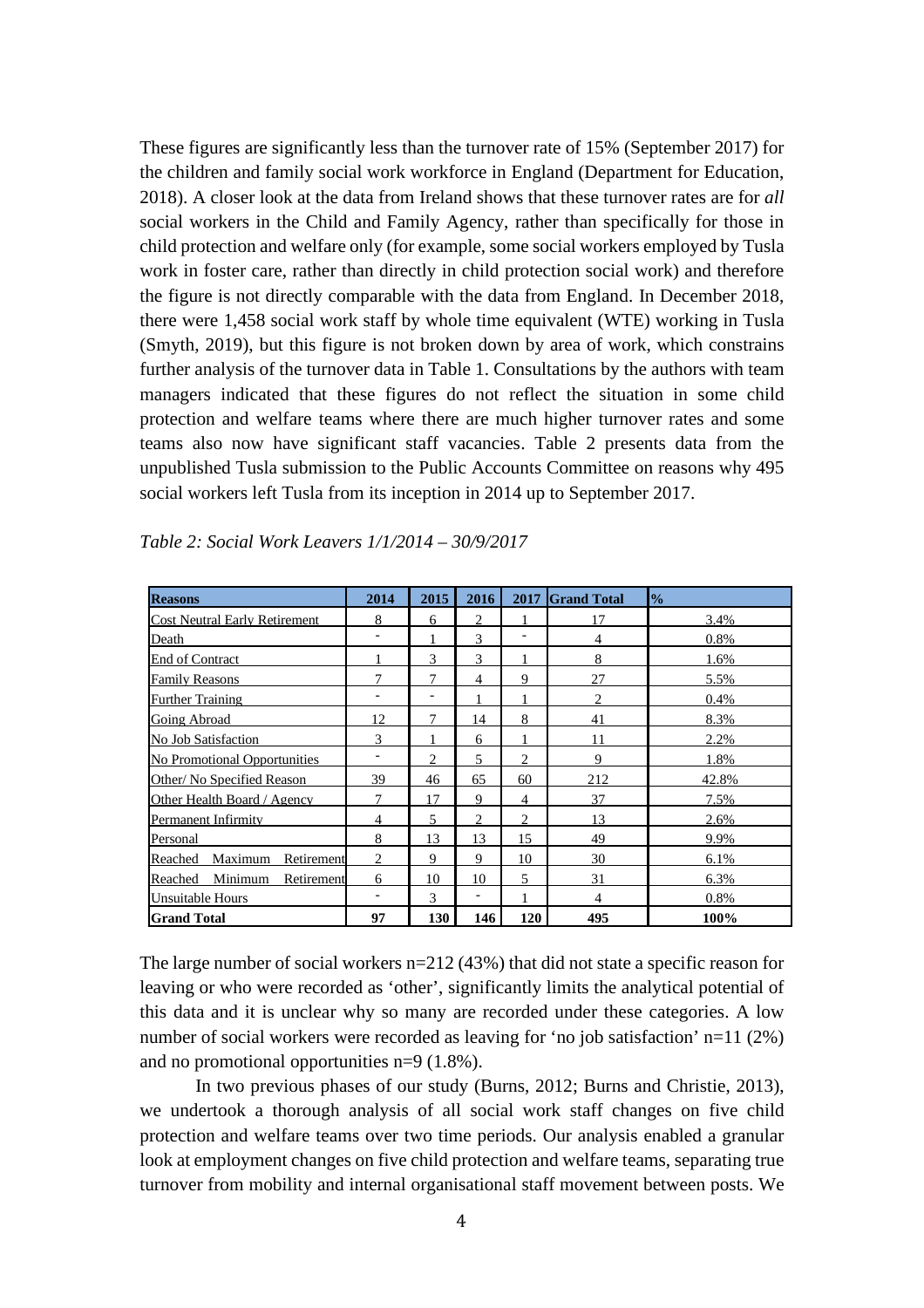calculated a turnover rate of 8% in 2006 and 11% in 2010 for child protection social workers on these five teams. We also noted that there was significant additional employment *mobility* due to staff changes such as maternity leaves and leaves of absences.

The Child and Family Agency - and previously the Health Service Executive – have experienced a long period between 2009 and 2015/2016 where the recruitment of social workers in child protection was relatively unproblematic due to labour market conditions in a period of austerity. The Child and Family Agency is now growing and it is experiencing recruitment issues again: other employers in all fields of social work are recruiting as the economy improves and the Child and Family Agency now argue that there are insufficient graduates to meet staff vacancies (Child and Family Agency, 2019; Smyth, 2019). Notwithstanding these observations, there has still been a long period of stability in child protection and welfare teams in Ireland over the last decade, with social workers often working in this area for many years. Whatever the actual turnover rate has been for social workers in child protection, Ireland over the last decade has had lower turnover rates and longer tenure periods for front-line social workers than other countries (see, for example, Williams and Glisson, 2013; Kim and Mor Barak, 2015). The likelihood that a large cohort of social workers from the original study could still be working in child protection and welfare social work close to 10 years later prompted us to return to see how many of the original sample were still working there. This would allow us to explore their experiences of this sector over a decade and their staying narratives.

The ability to retain workers develops all kinds of positive dividends: low recruitment costs, lower training and induction costs for newly-qualified staff, staff with longer tenures have greater job knowledge and should have more developed skill sets, contributing to a 'healthy' balance of novice, experienced and expert workers on teams. This is a particular goal for child protection and welfare employers who are likely to have a higher percentage of newly-qualified staff and higher turnover than other sectors. The consequences of high turnover are especially significant in child protection and welfare: high turnover can lead to a loss of organisational memory; a large number of staff on a high learning curve as part of their induction; a complex job like child protection requires experienced staff; low morale can be corrosive for teams; children, young people, families and professionals express their dissatisfaction with repeated changes of allocated social workers, and there are problems with recruiting staff into a sector with high levels of risk, and intense public, political and regulatory scrutiny (Burns, 2012; McFadden *et al.*, 2019). Having a cohort of workers with strong job embeddedness, job satisfaction and longer tenure periods is therefore a significant benefit for employing organisations, children and their families.

The primary aim of the study is to explore what can be learned from the experiences of those staying in child protection and welfare social work for over 10 years. A review of the job retention theory literature led us to examine Job Embeddedness Theory (Mitchell and Lee, 2001) as an organising theory to analyse our data and the next section provides an overview of this theory.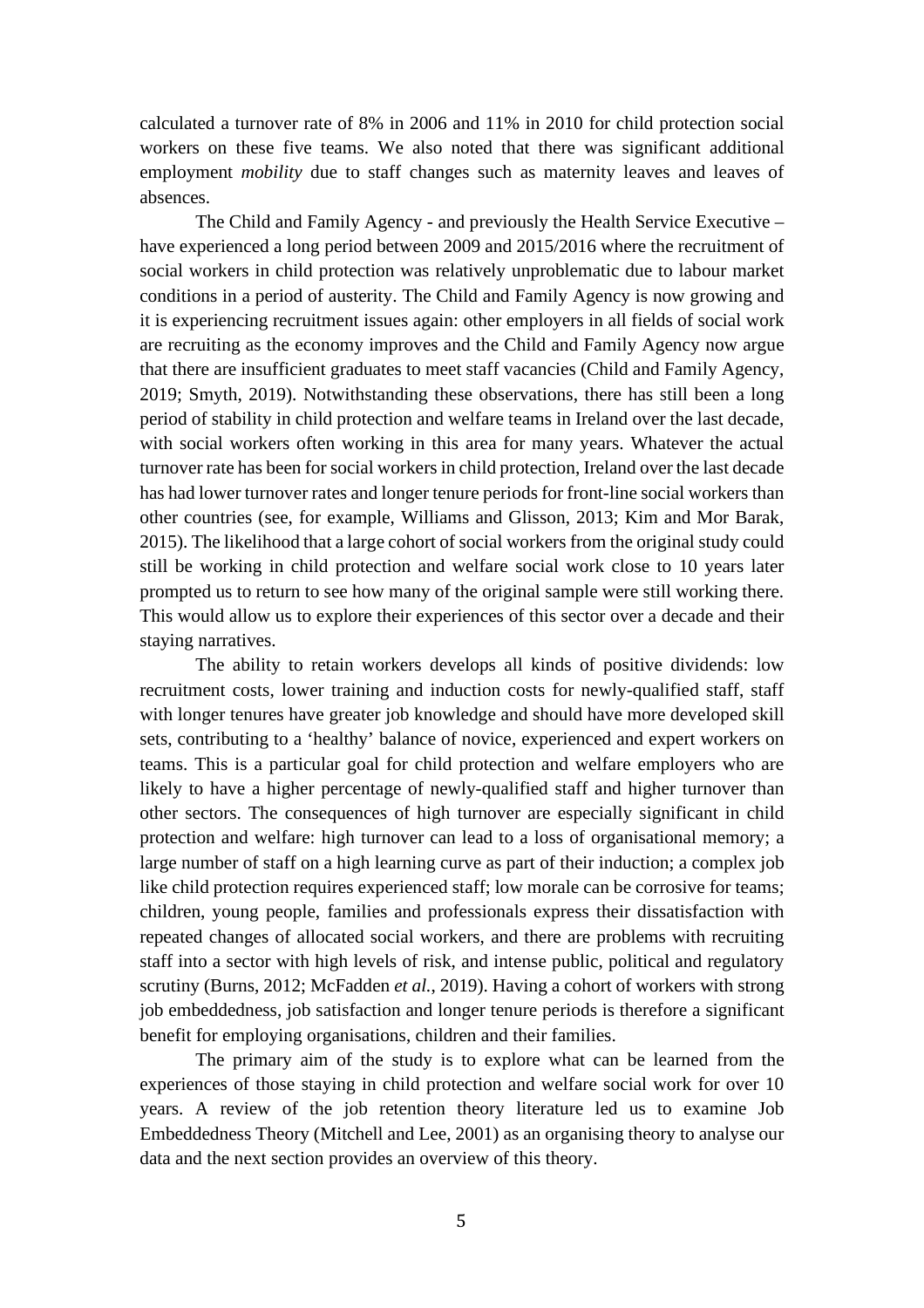### **Job embeddedness theory**

Job embeddedness theory is a relatively recent theory that fits within the psychological theories of job retention, although to categorise it as such would be misleading as it also employs an ecological framework to explain retention. Job embeddedness is characterised by a range of personal, work, community, financial and environmental factors that influence a worker's retention (Mitchell and Lee, 2001; Zhang *et al.*, 2012). The theory suggests that the greater the number of strands or complexity in an employee's 'web' or network, the more embedded they are in the organisation which lowers the likelihood that they will leave (Holtom *et al.*, 2006). At first glance, this can appear somewhat negative: employees that are most embedded, 'trapped' or 'stuck' due to their life circumstances and length of experience with an employer, are most likely to stay whether they want to stay or not. However, to apply this model to social work, some newly-qualified social workers in their mid-20s without children or other caring responsibilities, who are unmarried, with no mortgage, a web/network that is lower in complexity with fewer strands, are therefore more able to break their connection to their employer in order to, for example, spend a few years working abroad (see Table 2 above).

Job embeddedness theory is organised around three dimensions: 'fit', sacrifice' and 'links':

"Fit refers to an employee's perceived compatibility with the organization and surrounding community (Lee *et al.,* 2004; Mitchell *et al.,* 2001). Good person– organization fit occurs when an employee's personal values, career aspirations, knowledge, skills, and ability are compatible with the organizational culture, and with the requirements of his or her job" (Zhang *et al.*, 2012, p. 221)

'Fit' also extends to the worker's and their immediate family member's fit with the wider community taking into account factors such as the availability of schools, proximity to and connections with family and friends, weather, the quality and availability of local amenities, the cultural milieu, and quality of services (Mitchell and Lee, 2001; Zhang *et al.*, 2012).

When an employee leaves a post, or when they are considering leaving a post, they have to evaluate the 'sacrifices' that would need to be made to take up a new post. 'Sacrifice is the perceived psychological, social, or material cost of leaving one's organization and one's community' (Zhang *et al.*, 2012, p. 221). Sacrifices can include: losing a peer-social support system, friendships, a longer commute to work, a high learning curve in a new post, establishing oneself and family in a new occupational setting and community, and salary and related benefits. These and other perceived losses can diminish the attractiveness of a new post elsewhere.

The greater the number of links and strands between an individual and their family with the employing organisation and community, the harder it can be to break an attachment to an employer and leave a post. 'Links are defined as formal or informal connections between a person, institutions, or other people' (Zhang *et al.*, 2012, p. 221). As employees become older and more experienced, their links within the employing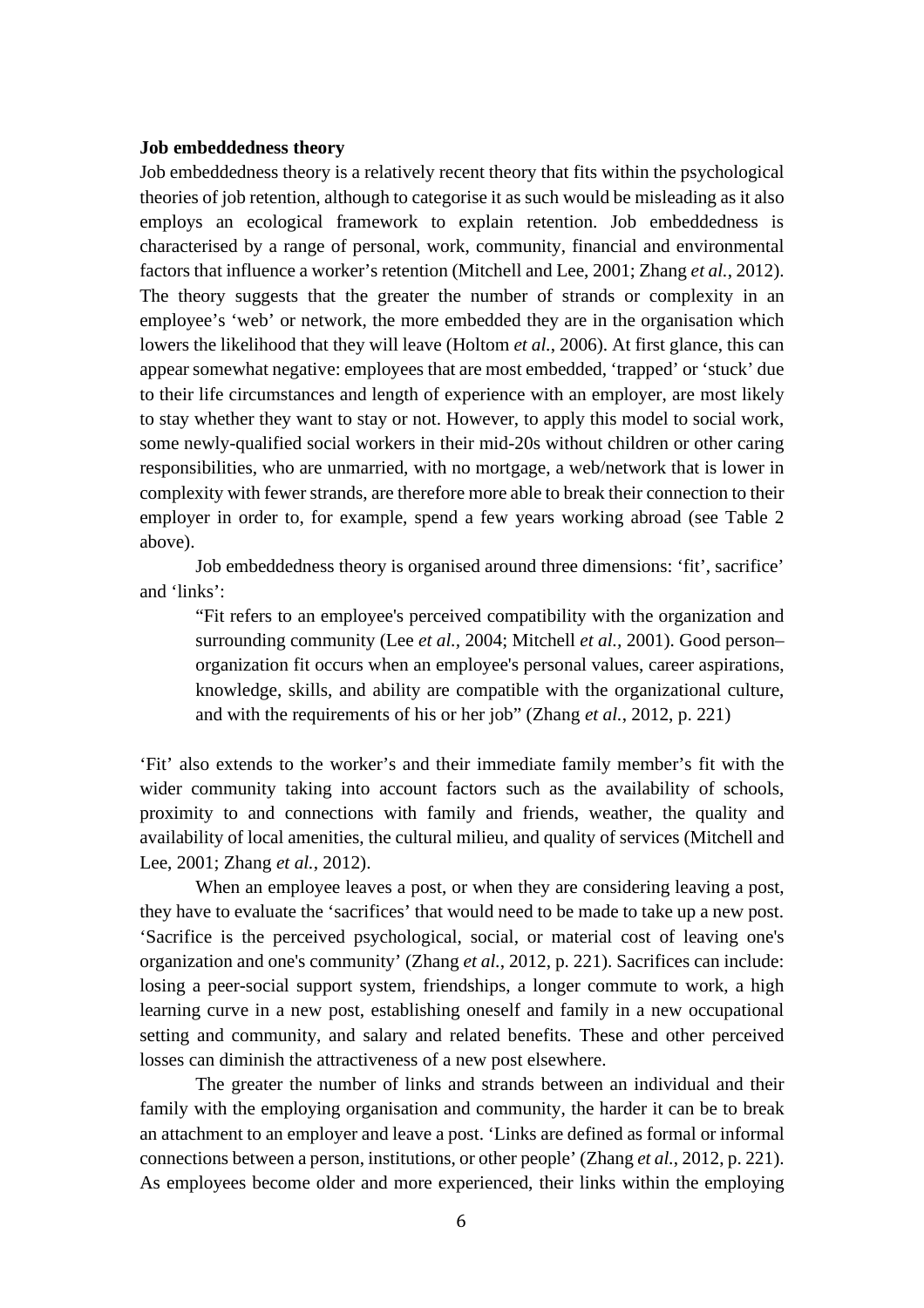agency and community grow and deepen: connections and friendship are formed and nurtured; they take on roles in community, education and voluntary organisations; employee's *and* family members' friendships grow; and relationships to and participation in sport, hobbies and cultural activities can be difficult to sever. Additionally, there can be pressure from family members not to sever these connections: there are risks associated with moving schools, and fear of the unknown and inertia can increase as links grow and strengthen, thus making it harder to leave a job as both the employee and their family are more embedded in the organisation and community. Leaving what can be intense and close peer support networks, previously identified in our research as being highly significant for social workers in child protection (Burns, 2012), can further complicate a decision to stay or leave.

We now examine how social workers with between  $10-30+$  years of experience of child protection social work on five team in Ireland describe their decisions to stay in terms of 'fit', 'sacrifice', and 'links'.

### **Methodology**

Data for this study was collected over two time periods, with the same participants, close to 10 years apart. The first data collection period between mid-2005 and early 2007 involved interviews with 35 social workers and senior social workers practising in child protection and welfare social work, and 10 interviews with social workers that had left this area of practice. In 2014/2015, the researchers set out to establish how many of the 'stayers' sample were still working in child protection and welfare social work (e.g., not fostering or adoption). Through snowball sampling and by using email addresses from the first study, 33 of the social workers were located. As illustrated in Figure 1, 22 participants from the original dataset were eligible to contribute to the study as they were still working in front-line child protection; all were invited to participate and 19 (86%) agreed to be re-interviewed.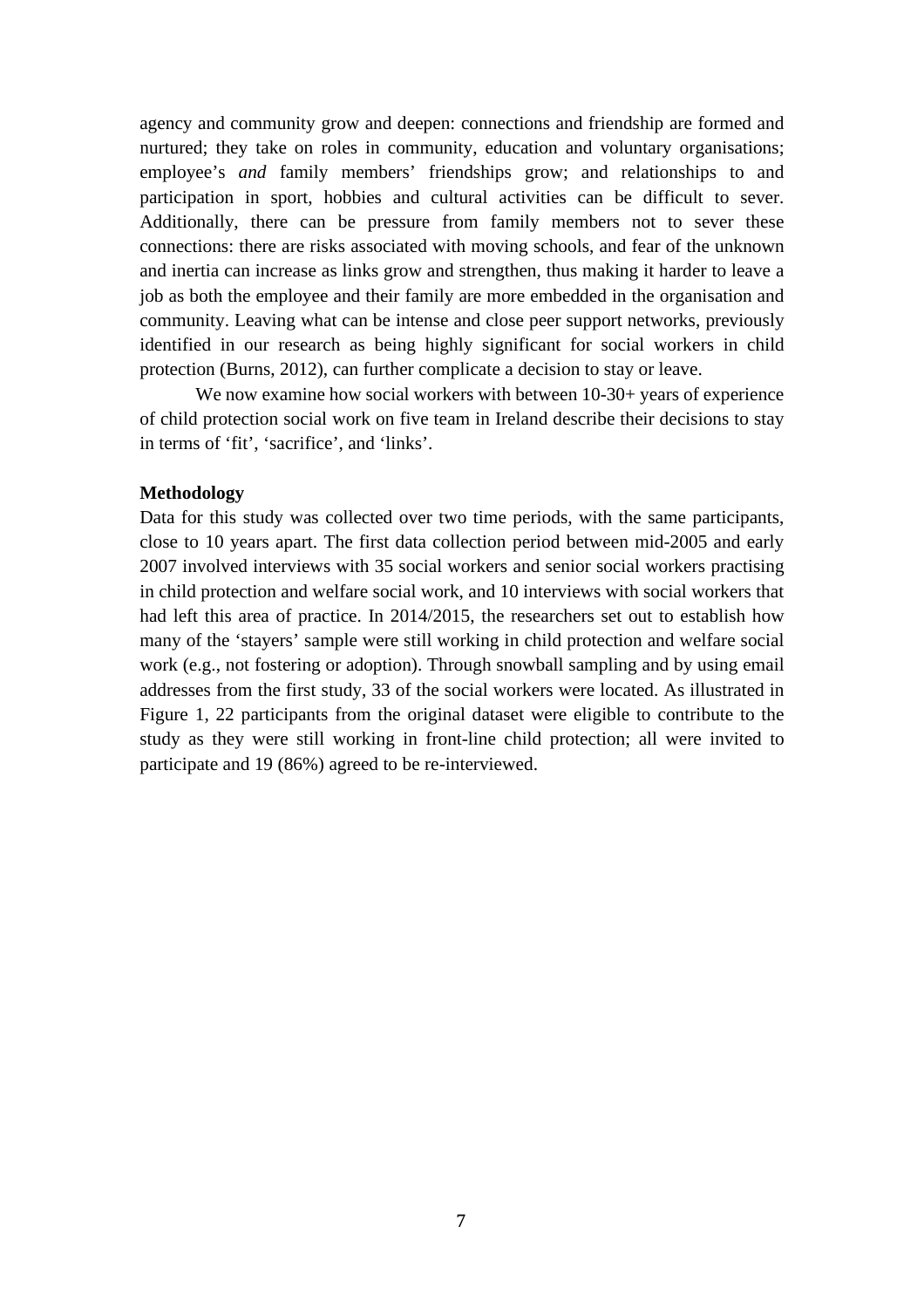# *Figure 1 - Overview of qualitative study samples*



The average age at interview for the 35 social workers in the 2005-2007 stayers' sample was 37.6 years (median 32). Of the 19 participants that participated in both data collection periods, their average age at interview in the 2005-2007 sample was 39 years (median 35) and 47 years (median 43) for the 2014-2015 sample. Table 3 outlines the age range for participants at both time periods and Table 4 provides a summary of the length of participants' experience in child protection and welfare:

| Age Range            | 2005-2007 | 2014-2015 |
|----------------------|-----------|-----------|
| $21 - 30$            | 12        |           |
| $31 - 40$            | 10        | 6         |
| $41 - 50$            |           |           |
| 51-60                | 2         |           |
| $60+$                |           | 2         |
| <b>Total samples</b> | 35        | 19        |

*Table 3: Age range at interviews one and two*

*Table 4: Length of child protection and welfare experience at interviews one and two*

|               | 2005-2007 2014-2015 |    |
|---------------|---------------------|----|
| $0-2$ years   |                     |    |
| $3-5$ years   | 15                  |    |
| $6-10$ years  |                     |    |
| $11-15$ years |                     | 10 |
| $16-20$ years |                     |    |
| $21+ years$   |                     |    |
| <b>Totals</b> | 35                  | 19 |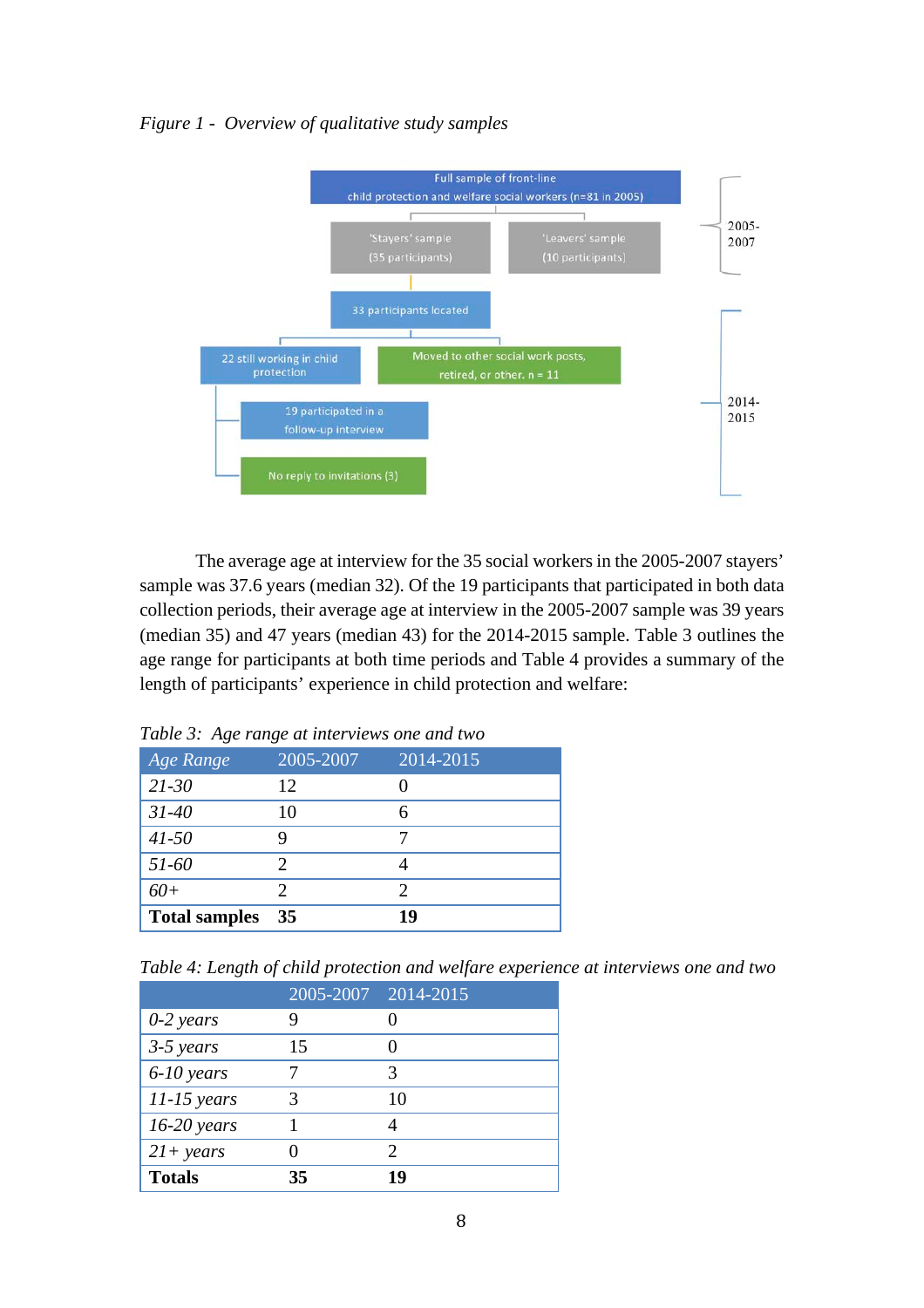At interview two, the average total time spent in child protection and welfare for the 19 participants was 15 years (median 13 years), with the lowest with 10 years' experience and the highest with 30 years+ experience. At interview period one, all of the social workers were employed at professionally qualified social work or senior social work practitioner grades (team leaders and principal social workers were excluded by the original sampling strategy). At interview period two, 11 were social workers, 5 were senior social work practitioners and 3 were social work team leaders.

Permission to undertake the study was provided by the relevant Area Manager, Principal Social Workers for each team and the Head of Policy and Strategy at the Child and Family Agency. Each participant also voluntarily consented to participate and also consented for the two datasets to be joined and analysed. All of the new interview data was imported into the original qualitative software database and the original master confidential record of participants was used to match interview transcripts. The research team comprised two of the researchers from the first data collection period and they undertook all of the second interviews following a reread of the original transcripts. A new team member assisted with the analysis of the second dataset. Ethical approvals were granted by the Social Research Ethics Committee at the authors' institution. All of the names used in the findings section are pseudonyms.

The study employed a thematic analysis to understand how the participants ascribe meaning to their career pathways. The thematic analysis focused on the three dimensions of job embeddedness theory ('fit', sacrifice' and 'links') and established the descriptive patterns and narratives arising across the datasets.

## **Findings**

## *Career preference typology*

A key finding of the original study (Burns, 2011) was that social workers' career preferences, particularly those formed during training and shortly after qualification, are a helpful way to understand the likelihood that they will stay in child protection. As many new graduates begin their professional career with a first post in child protection and welfare, their views on career preferences are significant. Our typology categorised three types of social work career preferences. The 'career preference' social worker described child protection as their first career preference; they wanted to make a contribution to children and families, and expected a long tenure period. The 'transient' social worker entered child protection and welfare as they felt they needed (or were told by someone that they need) to 'prove' themselves in child protection to build their curriculum vitae, before they could access their chosen area of social work. 'Transients' expected a short tenure period in child protection. 'Converts' started as a 'transients', but unexpectedly found that they enjoyed this work and changed their preference to stay in child protection and expected to stay for the medium to long term.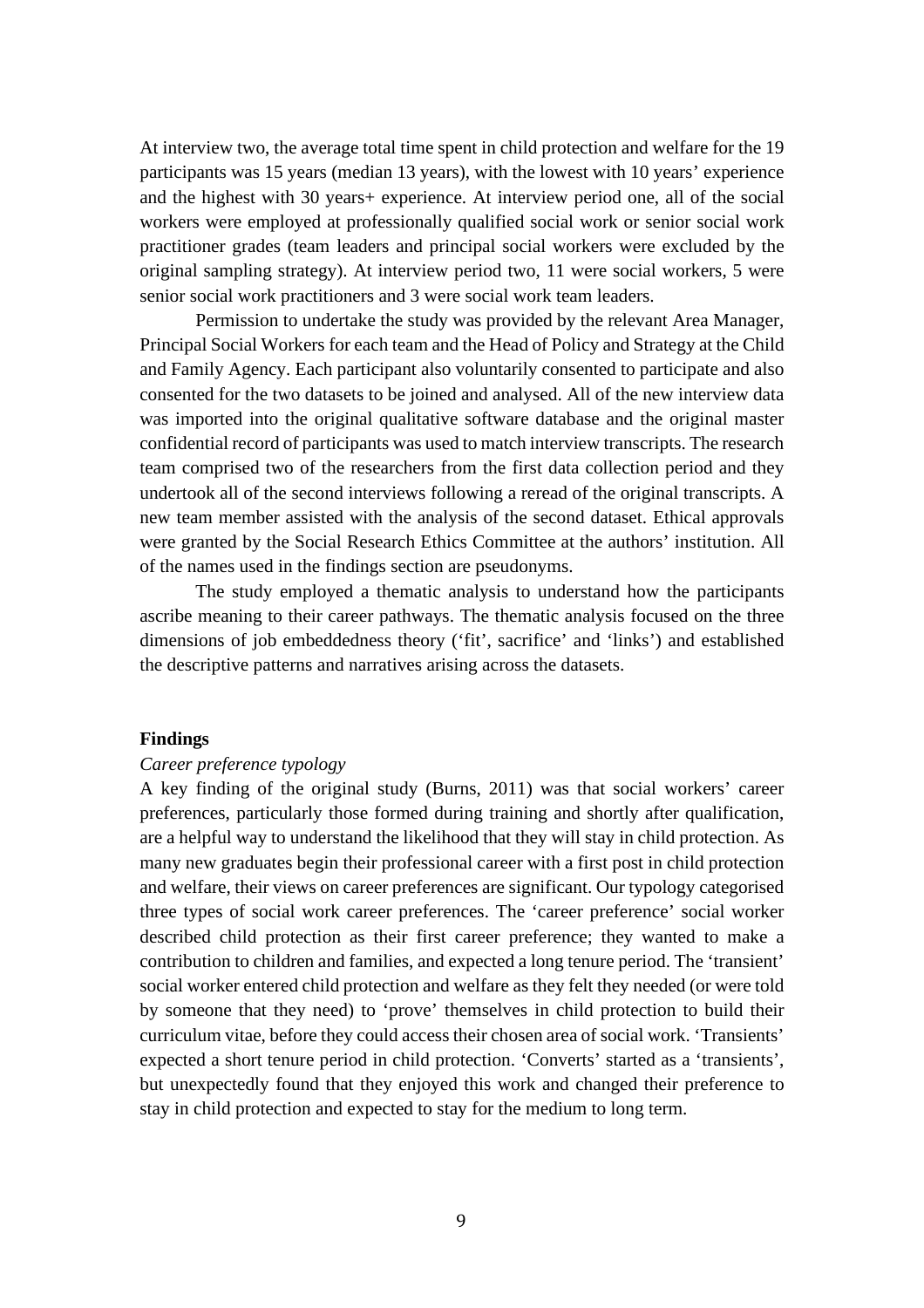### *Figure 2 - Analysis of career preference typology using the two datasets*



As Figure 2 shows, 10 of the 18 'career preference' social workers were retained, somewhat less than had been expected. It would be interesting to follow up these leavers to see how many were reluctant leavers. As expected, 8 of the 12 'converts' were retained. The small sample size means that these results could be due to chance and a much larger sample is required to assess the typology more robustly.

# *Job embeddedness: 'fit', 'sacrifice' and 'links'*

The growth in professional confidence over time really stood out for this cohort: they are no longer novices, and are experienced/expert professionals who have developed a sense of ease and comfort in their roles. As well as finding the work meaningful, they take pride in their work and feel that they have developed as practitioners over time. In terms of fit, the level of autonomy and flexibility in the role appealed to many of the participants. Furthermore, the stability that occurs once the five-year mark is reached was significant for many of the participants:

"…it's such a learning curve that it takes some years to even feel confident as a practitioner and then I think like I'm glad I've given myself the opportunity to keep building on that because I think sometimes people leave that bit too soon, that maybe they don't let the skills ... they don't let things settle or don't see how they can manage maybe another 5 years in the job because the first 5 have been so difficult." (Jane)

"I feel I have something good to contribute. And I remember feeling, as a kid myself, not being happy all the time, and I see the kids I work with and I try to help make their lives better." (Sophia)

For some participants, making a decision to stay or leave involved a mix of fit with sacrifice decisions:

"I suppose in relation to myself I just found it was a happy fit. There would have been opportunities for me to move on, but any of the opportunities would have meant a huge change in terms of say transport. It would have made a huge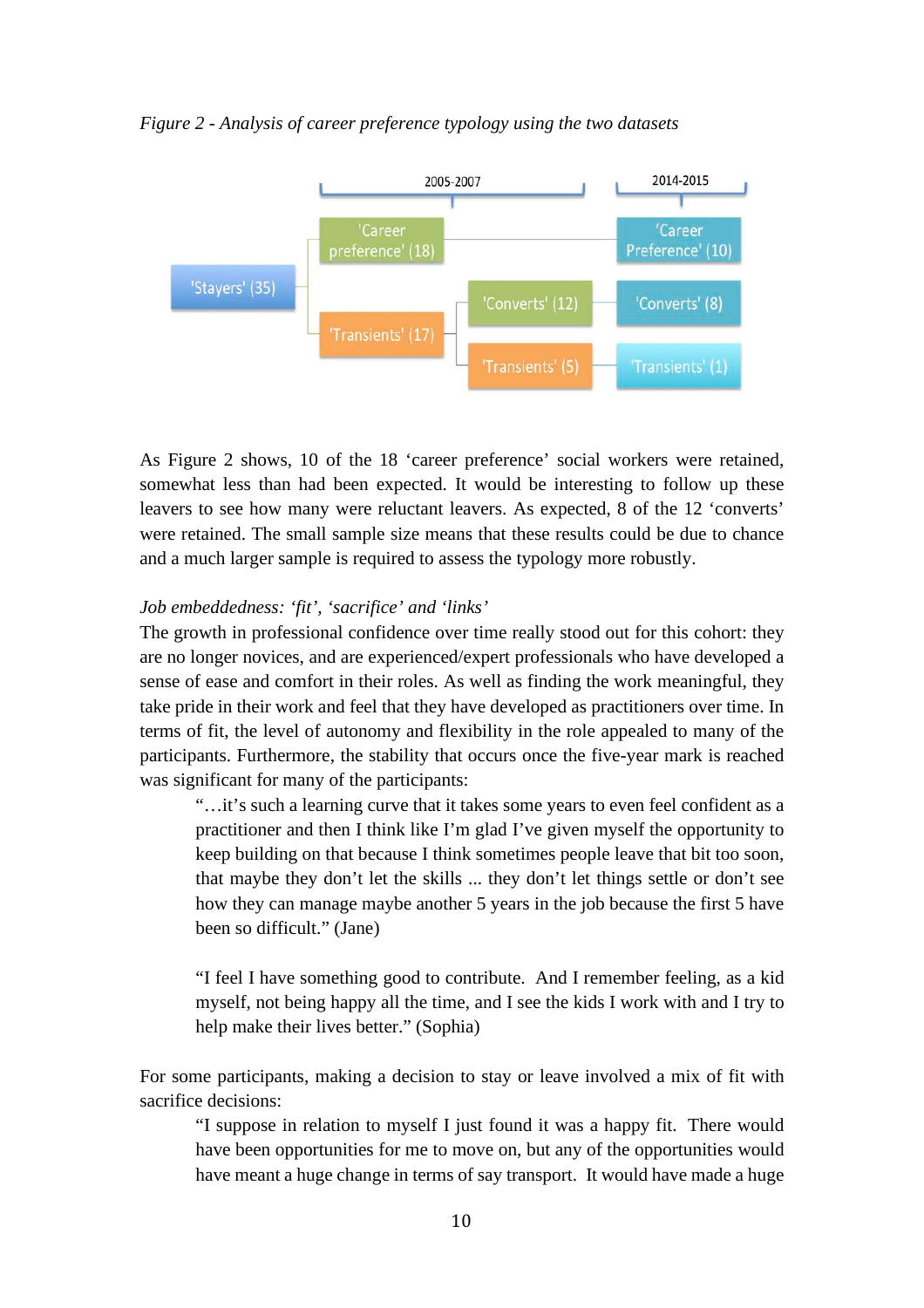change in relation to having to say move to a different area or move to a different team and I didn't feel the fit was right." (Ryan)

A key theme for some female social workers in terms of 'fit' during this period was that their partners were made redundant during the economic crisis, particularly those working in the construction sector. Being in a public-sector post with contract stability, benefits and tenure was a significant factor for some families and contributed to their decisions to stay. The 'sacrifices' of leaving a permanent, tenured job in an economic crisis was evaluated as being higher during this period than at a time of economic stability:

"We're so grateful to have a job as well. I need the job too with the mortgage and the crèche and everything else." (Ciara)

"Some of it is economic as well, you know wanting to be permanent and pensionable, those sorts of jobs are few and far between now. So that is a big factor as well in terms of not taking a leap of faith into something else, into the unknown." (Abbey)

In terms of 'sacrifices', the sunk costs of becoming expert at child protection work are significant, and when achieved, contribute to greater ease and confidence in performing this role. Participants reflected upon the sacrifice costs of leaving and reverting to being a novice in a new role with a steep learning curve:

"Now, even though the work is still hard, if I don't know what to do I know where to find the answer and I know fairly easily where it is. So, in actual fact, there's an ease in my job now because I'm experienced. So I'm not going to do it to myself, to go off somewhere else and change things." (Sophia)

The personal and professional links and networks (embeddedness) that experienced practitioners develop over time are important and it is a considerable sacrifice to give up a strong peer support network and friendships, which practitioners attributed significant weight to in making a decision to stay or leave:

"… I was considering moving to England last year, actually. But there was no point. And then I just thought, I'm actually probably too old now to be moving to another country. And I suppose, yes, because it is a stressful job, so to be without your social network would be … it would have to be a great job, you know". (Kelly)

The significance of peer supports within social work teams was a key finding in the first phase of our study (Burns, 2011). Being a member of a professional social work community/team helped to ameliorate the strains of the job, provided practitioners with practical, professional and emotional resource exchanges with peers, and deep friendships developed, all of which participants identified as aiding their retention in the second phase of our study:

"Whether you're having personal or professional issues, there's someone that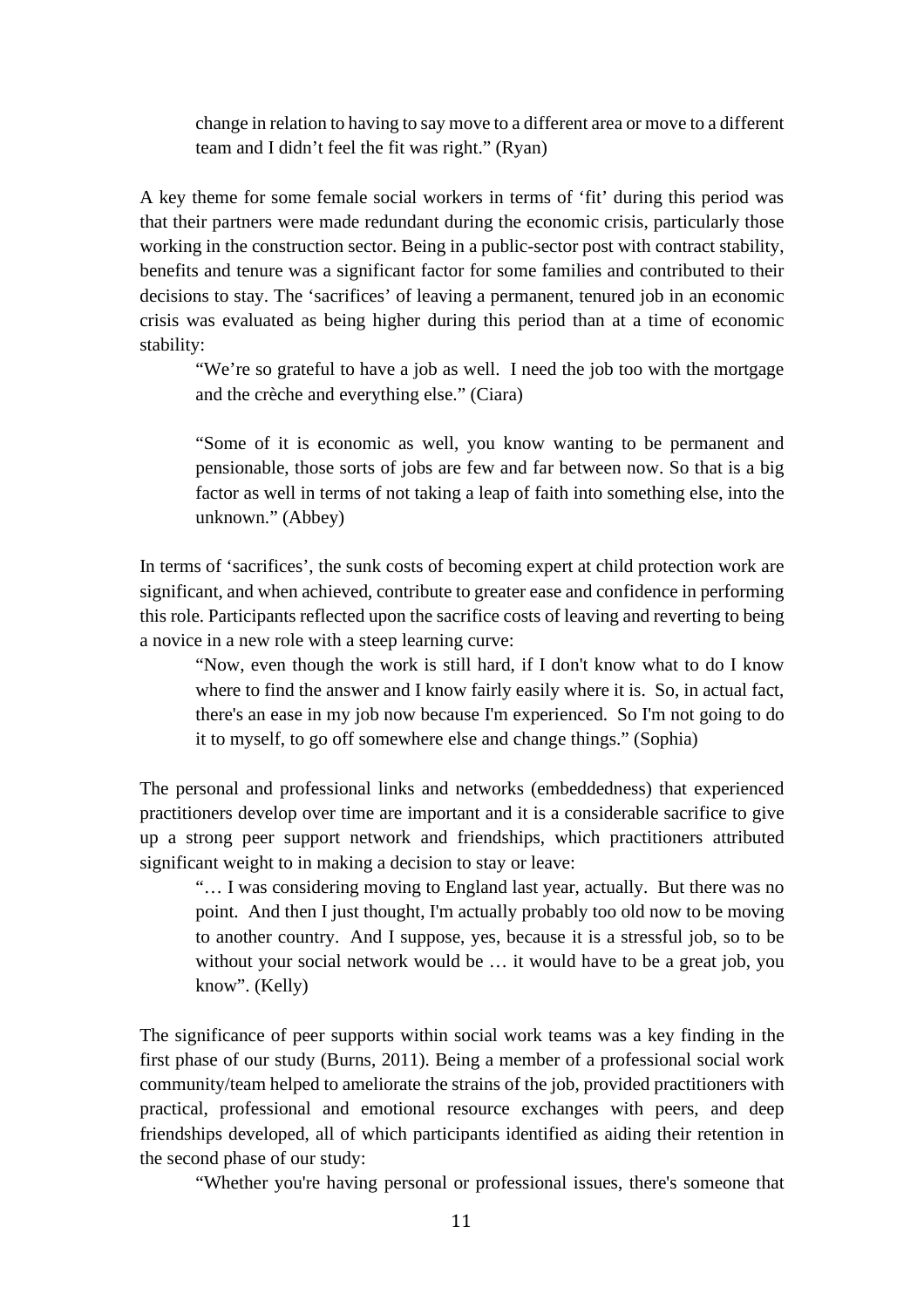you can go and chat to about it, they're on hand … the community was a very comfortable place to be. Especially when things are difficult, that community was a very comfortable place to be because people were very like-minded." (Denise)

"I think, with regards to the job, though, I stayed because of the team. They've always been a good group of people to work with, very supportive." (Jenna)

As practitioners get more experienced and develop their networks and move out of the novice phase, they start to consider how their own and family links deepen as they move through the life course, which are then factored into decisions about staying or leaving:

"I think probably getting married as well, if I wasn't married I probably would have just handed in the resignation and took off you know travelling or something like that, where now I suppose I'm more confined to [place name]. So you know you've other kind of considerations there, you are not just thinking about yourself." (Abbey)

Despite the stresses of the job and the rapidly changing nature of the organisational context, being challenged by a complex and interesting job, learning all of the time, the excitement of the work and a sense of making a difference, contributed to these social workers decisions to stay:

"It's still very challenging which is the good and the bad. I think of that in the good context, it's always incredibly challenging which is why it's never boring, which is why doing it for so long, the job itself, you never tire of because you have something different challenging you all the time." (Deborah)

"I kind of enjoy it, you know, I mean like it is interesting work, you know. It's varied … it's privileged work to a lot of us…" (Kelly)

"So it's a little bit of everything and I think I thrive on that, because yes it could be chaos, but you never really know it's a bit kind of excitement as well you know, you never really know what's going to happen from day, from nine to five." (Laura)

### *Consistency of staying narratives over time*

Interviewers reread participants' original transcripts to prepare for the second interview: the final part of the interview guide was based on themes related to their career pathway and retention story expressed in a participant's first interview. These participant-specific questions formed the final part of each interview. An unexpected finding of this study was that there was a strong similarity between social workers' narratives of staying in their first and second interviews, despite there being a decade between interviews. Participants were not provided with a copy of the first interview transcript in advance, but it was *as if* they had just reread the transcript prior to the second interview. Fifteen of the nineteen study participants had a consistent positive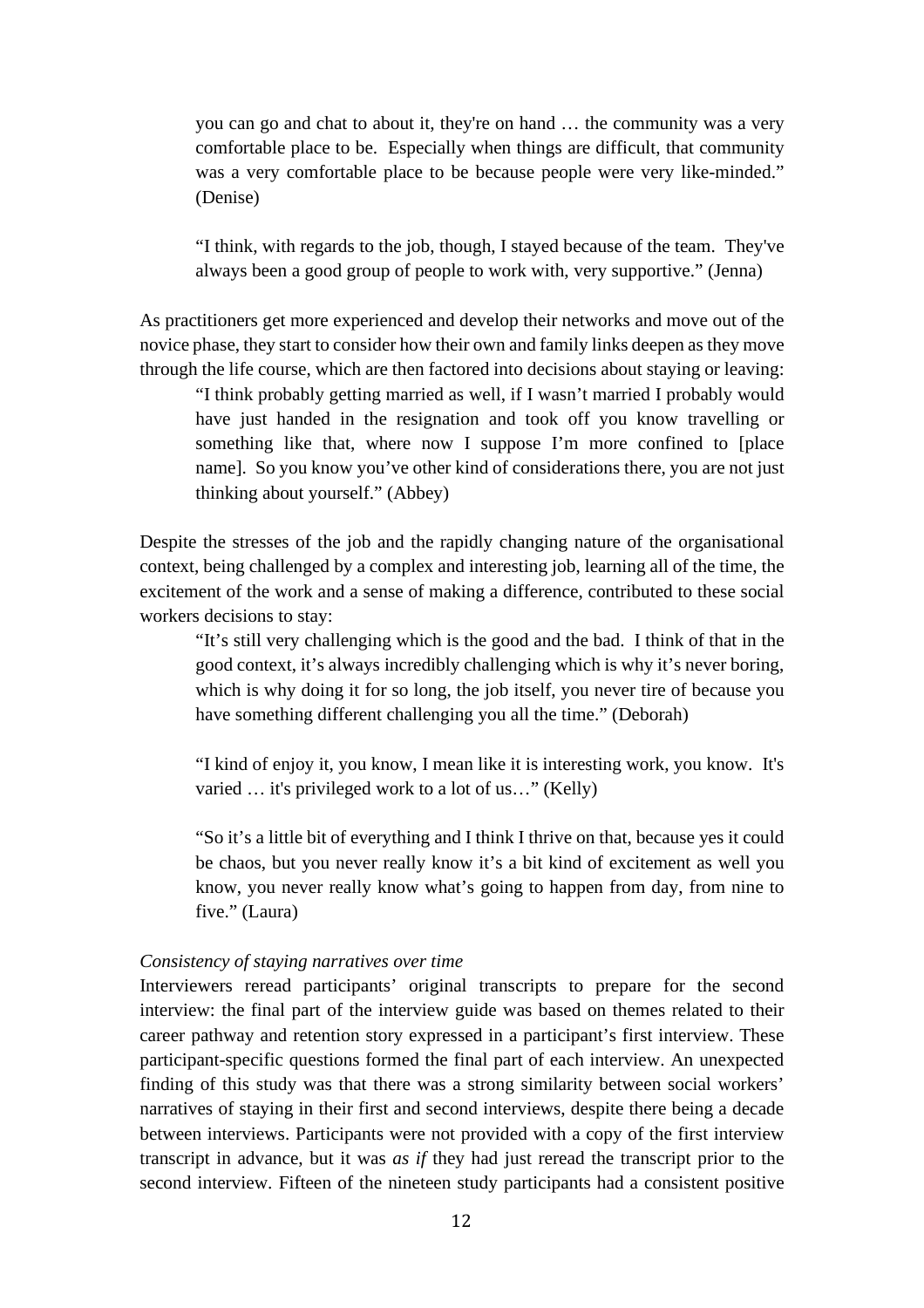story of staying and retention during their two interviews. Below are representative quotations of three staying narratives used by social workers both in their first and second interviews: the important of being part of a team; working with people and seeing positive change; and strong job variety and autonomy.

Being part of a team and a peer support network/community:

"I still like coming to work every morning. A big factor I think is the support with the team. We all get along well. We support each other ... We take time to support each other. Even if we are busy" (Jenna - interview one)

"I think with regards the job, I stay because of the team. There have always been a good group of people to work with, very supportive" (Jenna – interview two)

Working with people and seeing positive change:

"I like working with people… I see opportunities for change., I mean specially within families, within clients… a lot of positive outcomes in a number of cases I work with" (Denise – interview one)

"It was a very good choice [to stay working as a social worker] because I really enjoyed working with people, having the insights and helping me improve the situation for people" (Denise - interview two)

Job variety and autonomy:

"I think child protection is the one area where you get to experience every side of social difficulties and you are free to work with specialisation in one area of not" (Sophie – interview one)

"I can see clients with mental health problems, addictions … learning difficulties. I see all sorts of clients. I've a variety of work to feed my curiosity" (Sophie – interview two)

While there were aspects of their day-to-day work and the wider practice and policy environment that social workers did not like, these experienced child protection and welfare social workers had constructed staying narratives that helped them explain their long-standing commitment to working in child protection and welfare social work. These narratives did not change much over the decade between interviews. This may suggest that these narratives are actively reproduced as a central part of their professional identities (Riessman, 1993).

# **Discussion and concluding comments**

The findings demonstrate the importance of job embeddedness for these social workers. They feel that their confidence has increased with their years of experience and learning, bringing an improved ability to contribute. The development of their professional and personal links and networks over time is a significant source of support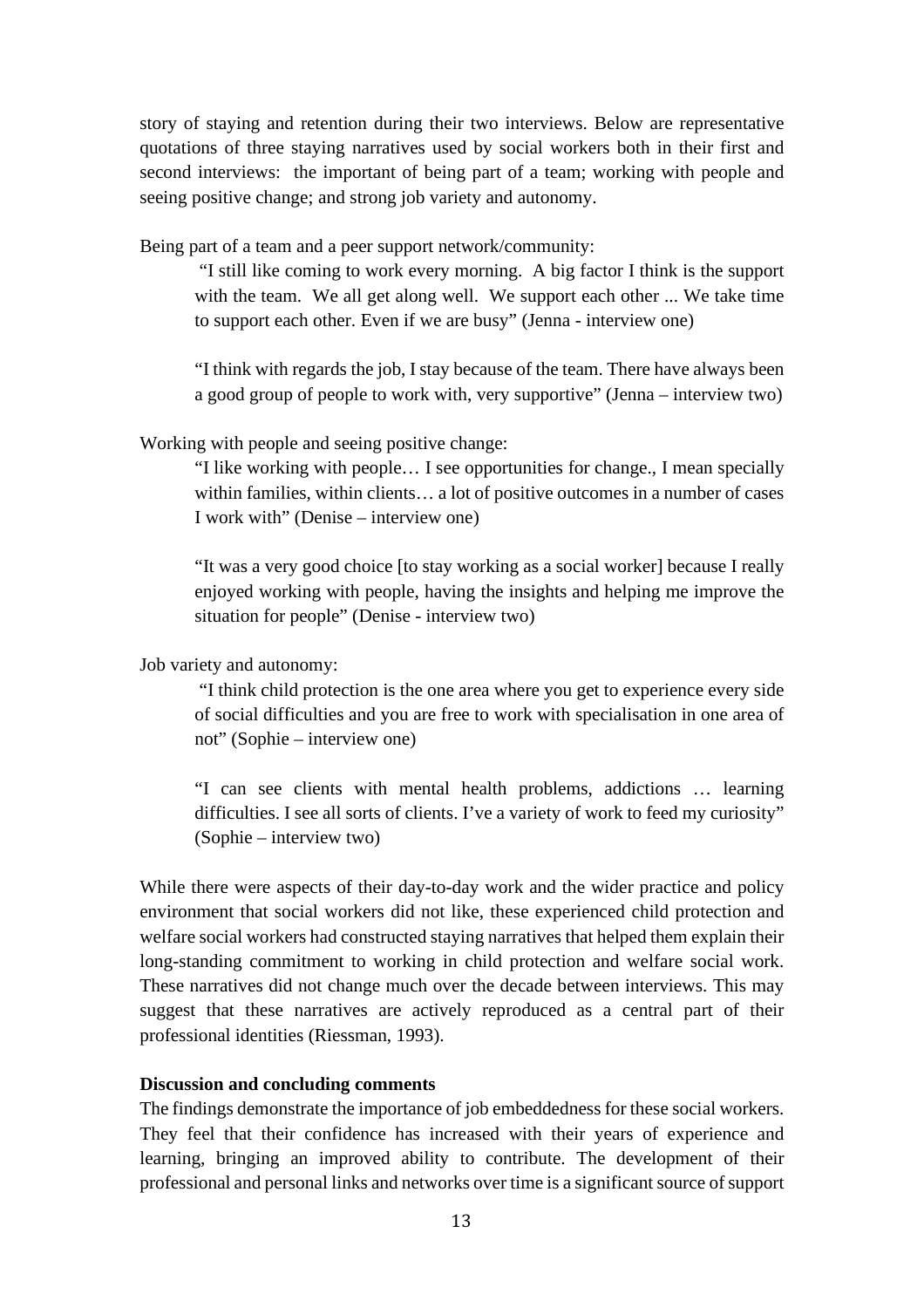in a stressful work environment. These factors, combined for some with the importance of job security, mean that the risk of changing jobs would be a high sacrifice.

The fiscal and economic crisis experienced by the Irish State during this period meant that tenured public-sector jobs like child protection social work represented stable employment with strong benefits in a time of high unemployment. Few social workers willingly gave up these posts during this economic crisis. Career opportunities in the community and voluntary sector, and other social work posts in state agencies, were severely constrained due to austerity and a recruitment embargo. While the period of recession and austerity was a research theme, it was not a prominent theme in our data as a contributory reason for high retention, at least for this particular sample. The main limitation of the study is the size of the sample, which raises questions about the strength of the typology analysis and whether the staying narratives examined here also apply to other child protection and welfare social workers in Ireland. However, the focus of this article is to tell the story of a specific group of social workers with a long tenure period in child protection and not to claim that they are representative of the wider population of child protection social workers in Ireland.

The main message of this longitudinal study is that there are social workers who want to stay even after doing child protection for a long tenure: 15 of 19 study participants at interview two wanted to stay working in child protection and welfare. Job embeddedness theory was a good fit in this study to assist with framing, collecting and analysing this data. Using theory and pre-existing literature is critical to the design and implementation of a research study; however, they can also be somewhat limiting if applied too rigidly as the experiences of other countries and disciplines regarding turnover do not adequately explain and map onto the Irish experience. A particular example from this study was a new surprising finding that these workers construct a staying narrative that appears to be stable over time. These narratives were mostly narratives that were counter to the perceived dominant narrative of get your experience and leave as early as you can. While these 'stayer' narratives are little known and provide new insights as outlined in the data analysis above, they should be read as complimentary to the high turnover/low retention narrative, which co-exist in practice.

Mostly, the social workers in this sample enjoy this field of social work practice and find this work meaningful. They find the work hard, but this is part of why they stay: it tests their skills, the variety of tasks are high, the work provides ongoing positive professional challenges, and the work 'fits' with their ongoing professional commitment to children and their families. Child protection is amongst the most demanding jobs in health and social work: these social workers should be provided with a world-class work environment and supports to mitigate the demands and impact of the work. However, the social workers in this sample, again in their second interview, described working conditions and supports that continue to be less than optimal. This is particularly worrying given the findings of recent research which found that,

"child protection workers suffered from more psychological distress than the general population, and many had distress levels greater than those reported by typical outpatient mental health clients" (McFadden *et al.*, 2015, p. 1556).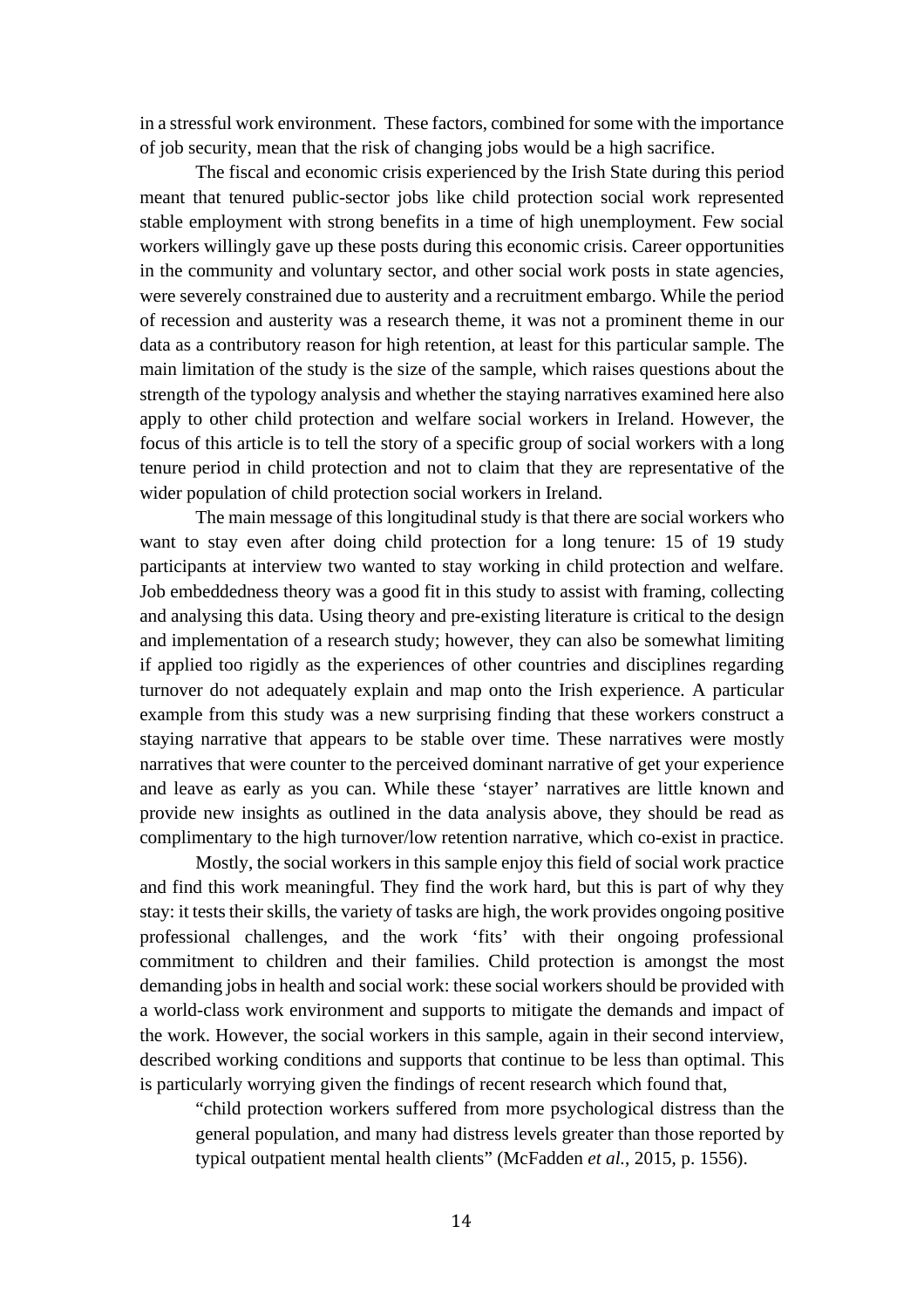There are several implications of this study for the profession and educators to prepare new entrants to work and stay in this challenging work environment. The profession and educators could work with employers to improve the work and support environment, help to address the structural causes that bring families into contact with the child protection system, highlight and publicise the positive contribution of this sector to the public, and resist pressure to produce 'work-ready' graduates. No amount of 'resilience' development and preparation by educators can prepare workers for: work environments where workloads are too high; induction policies for newly-qualified and new workers are non-existent or not adequately implemented; and where employing organisations do not plentifully provide creative and well-resourced practical and emotion-focused supports for its employees. One of the strengths of the creation of one child protection and welfare agency in Ireland has been to bring dedicated management focus to the development of the sector, which was not evident when it was part of a larger health service. However, the rapid pace of organisational and policy changes in Tusla since its establishment has been intense (see Child and Family Agency, 2017a; Smyth, 2019), which is a known cause of occupation stress. Accounts from frontline practitioners provided to the authors over the last two years indicates that while the new Agency is energetically reforming and modernising, frontline social workers and team are struggling to manage the pace and volume of system change. A period of consolidation could contribute to Tusla's retention strategy; however, political imperatives and regulatory scrutiny may mean that a slowdown in the pace of reform may not be possible.

There are a number of significant developments within Tusla to address child protection and welfare social workers' retention and recruitment (Child and Family Agency, 2019), a topic which has been a focus of the Health Information Quality Authority (2018) and the Oireachtas Joint Committee on Children and Youth Affairs (Halton *et al.*, 2019; Smyth, 2019). Firstly, two internal surveys were conducted by Tusla in 2017 and 2018 to seek staff members' views on working conditions and how to address recruitment and retention. Secondly, Tusla are due to publish a comprehensive workforce strategy in the first half of 2019. Thirdly, Tusla have recently expanded the number of senior social work practitioner (non-manager) grades in frontline child protection and welfare teams. Fourthly, Tusla are considering improving the salary scales of child protection and welfare social workers in recognition of the highskill and high-demand work that is child protection and welfare, and as a strategy to recruit experienced social workers into this field of practice. Fifth, they are working with the education sector to improve the supply of social workers. Sixth, they have committed to addressing long-reported issues with working conditions such as high caseloads. Seventh, Tusla has setup an employee welfare section in their human resources department to provide specific interventions such as critical incident stress management programmes and family-friendly policies. Finally, Tusla contends that the adoption of Signs of Safety as its national practice framework will be part of the solution to retaining staff and improving job satisfaction (Child and Family Agency, 2019; Smyth, 2019). A staff turnover rate of under 8% for 2018 is a positive finding and does not indicate a significant overall turnover issue for the Agency compared to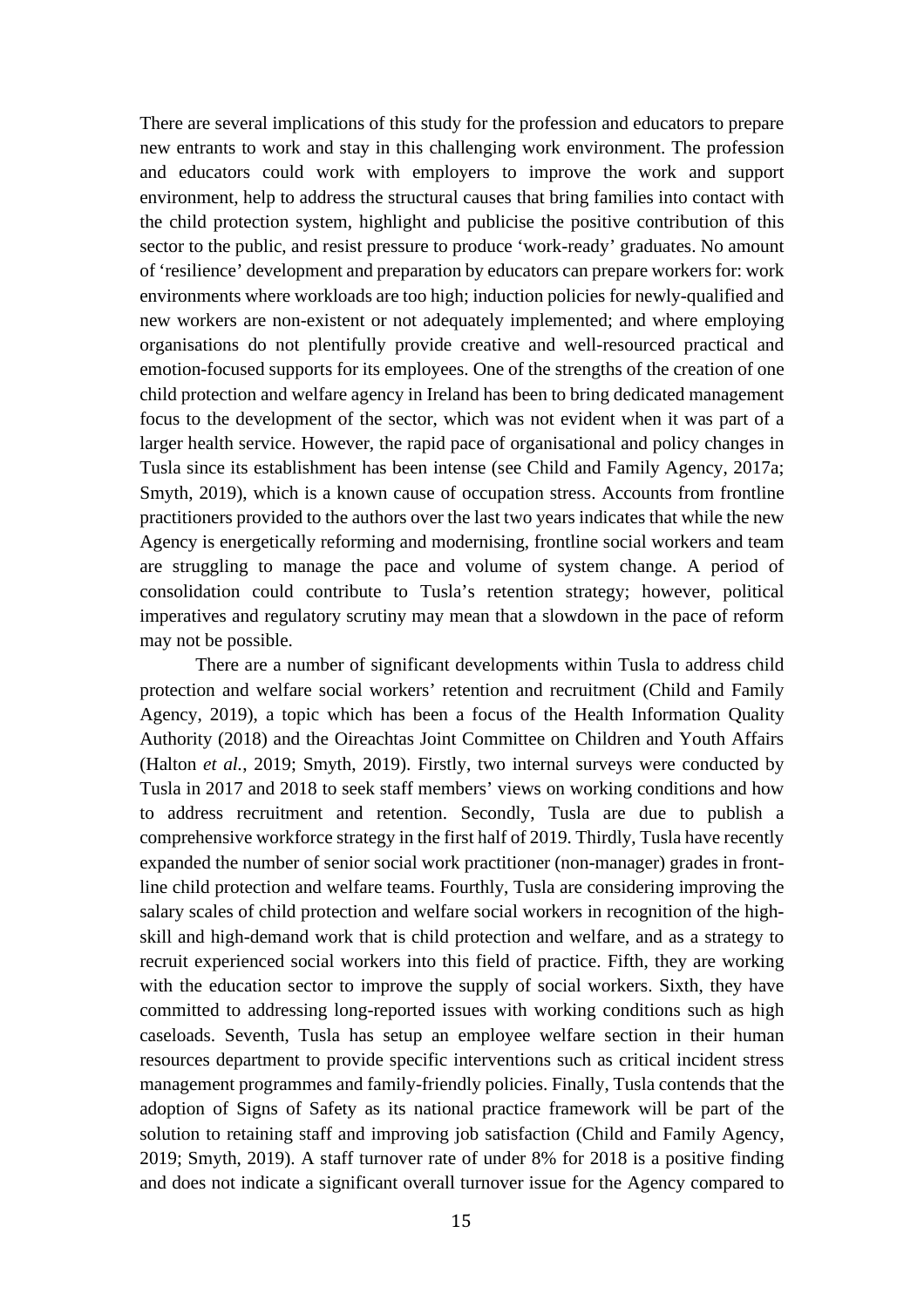other countries. However, it is clear that there is an ongoing recruitment issue that could exacerbate staff retention into the future.

A key finding of our study is that if you can retain child protection and welfare social workers beyond the 5-year point, their retention narratives often remain constant and appear to become a more central focus of their professional identities. In addition, their embeddedness in the organisation and community intensifies and they have a stronger sense of professional confidence as they move from the novice professional to the experienced professional and expert practitioner stages.

### **References**

Baker, N. (2017) '495 social workers have quit Tusla since 2014', *The Irish Examiner*, Cork.

Burns, K. (2011) "Career preference', 'transients' and 'converts': A study of social workers' retention in child protection and welfare', *British Journal of Social Work*, **41**, pp. 520-538.

Burns, K. (2012) *Strengthening the Retention of Child Protection Workers: Career Preferences, Exchange Relationships and Employment Mobility*, Bremen, EHV Academic Press.

Burns, K. and Christie, A. (2013) 'Employment mobility or turnover? An analysis of child welfare and protection employee retention', *Children and Youth Services Review*, **35**(2), pp. 340-346.

Burns, K., O'Mahony, C., Shore, C. and Parkes, A. (2018) 'What social workers talk about when they talk about child care proceedings in the District Court in Ireland', *Child & Family Social Work*, **23**(1), pp. 113-121.

Child and Family Agency (2017a) *Creating Effective Safety: Tusla Child Protection and Welfare Strategy 2017-2022*, Dublin, Tusla, Child and Family Agency.

Child and Family Agency (2017b) *Tusla Social Work Turnover in Response to PAC and Note on Turnover of Social Workers (PAC32-R-890(vi) B 16/11/2017)*, Unpublished Data, Dublin, Tusla, Child and Family Agency.

Child and Family Agency (2019) *Oireachtas Committee on Children and Youth Affairs - Recruitment and Retention of Social Workers (13th February 2019)*, Dublin, Oireachtas TV.

Department for Education (2018) 'Experimental Statistics: Children and family social work workforce in England year ending 30 September 2017', Department for Education (England).

Frost, L., Hojer, S., Campanini, A., Sicora, A. and Kullburg, K. (2017) 'Why do they stay? A study of resilient child protection workers in three European countries', *European Journal of Social Work*, pp. 1-13.

Halton, C., Gilligan, R. and Norris, M. (2019) 'Opening Statement. Joint Oireachtas Committee on Children and Youth Affairs. 10th April 2019', Cork, Galway and Dublin.

Health Information and Quality Authority (2018) *Report of the Investigation into the Management of Allegations of Child Sexual Abuse against Adults of Concern by the Child and Family Agency (Tusla) upon the Direction of the Minister for Children and Youth Affairs*, Cork, HIQA.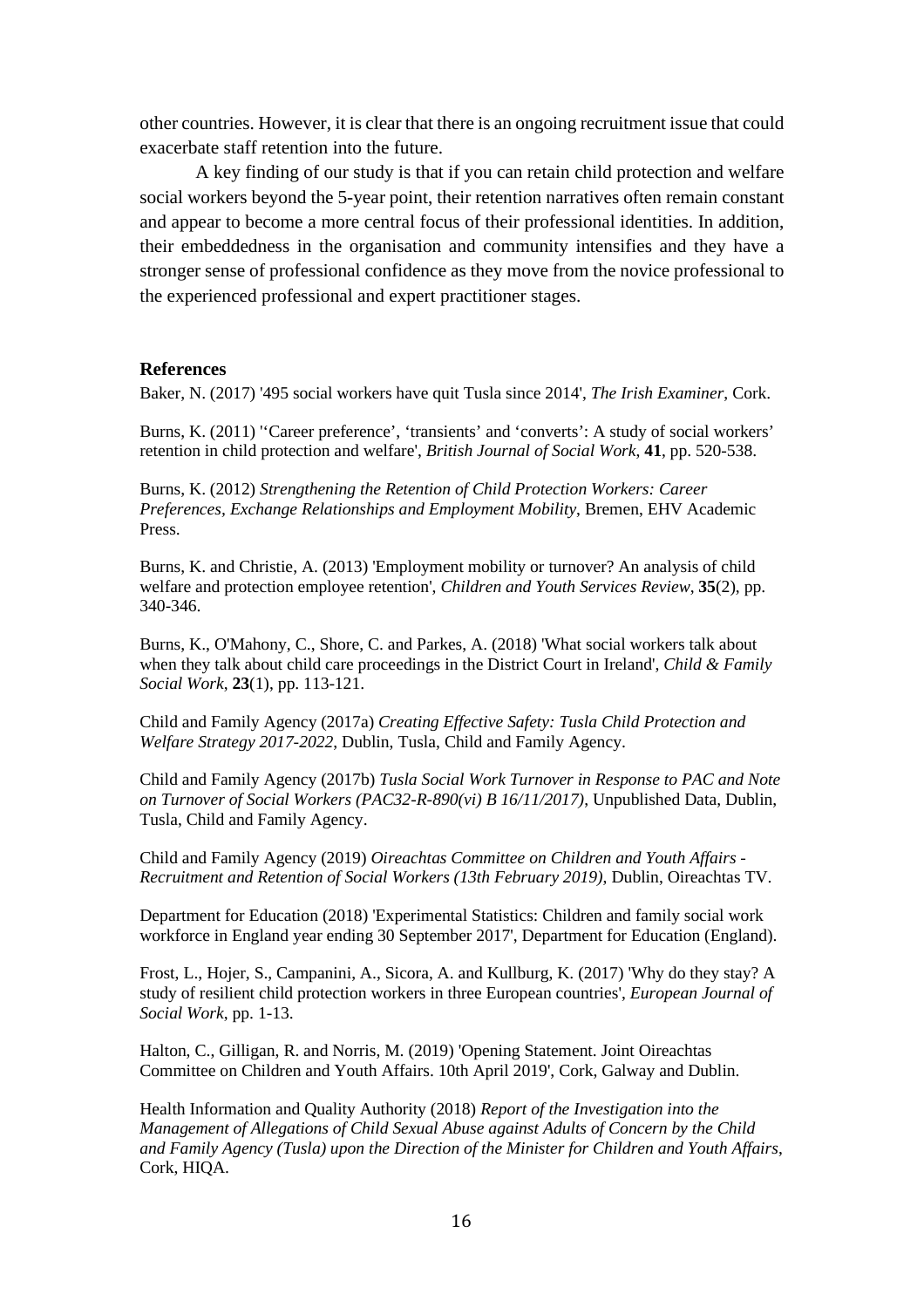Holtom, B.C., Mitchell, T.R. and Lee, T.W. (2006) 'Increasing human and social capital by applying job embeddedness theory', *Organizational Dynamics*, **35**(5), pp. 316-331.

Kim, A. and Mor Barak, M.E. (2015) 'The mediating roles of leader–member exchange and perceived organizational support in the role stress–turnover intention relationship among child welfare workers: A longitudinal analysis', *Children and Youth Services Review*, **52**, pp. 135-143.

Lizano, E.L. and Mor Barak, M. (2015) 'Job burnout and affective wellbeing: A longitudinal study of burnout and job satisfaction among public child welfare workers', *Children and Youth Services Review*, **55**, pp. 18-28.

Madden, E.E., Scannapieco, M. and Painter, K. (2014) 'An examination of retention and length of employment among public child welfare workers', *Children and Youth Services Review*, **41**, pp. 37-44.

McFadden, P., Campbell, A. and Taylor, B. (2015) 'Resilience and Burnout in Child Protection Social Work: Individual and Organisational Themes from a Systematic Literature Review', *British Journal of Social Work*, **45**(5), pp. 1546-1563.

McFadden, P., Mallett, J., Campbell, A. and Taylor, B. (2019) 'Explaining self-reported resilience in child-protection social work: The role of organisational factors, demographic information and job characteristics', *British Journal of Social Work*, **49**(1), pp. 198-216.

McFadden, P., Mallett, J. and Leiter, M. (2017) 'Extending the two-process model of burnout in child protection workers: The role of resilience in mediating burnout via organizational factors of control, values, fairness, reward, workload, and community relationships', *Stress Health*.

McMahon, A. (2018) 'More than 900 vacancies in child and family agency highlighted', *The Irish Times*, Dublin, Irish Times.

Mitchell, T.R. and Lee, T.W. (2001) 'The unfolding model of voluntary turnover and job embeddedness: foundations for a comprehensive theory of attachment', *Journal of Organizational Behaviour*, **23**, pp. 189-246.

Riessman, C. (1993) *Narrative Analysis*, Newbury Park, CA, Sage.

Riessman, C.K. and Quinney, L. (2005) ''Narrative in Social Work A Critical Review', *Qualitative Social Work*, **4**(4), pp. 391-412.

RTÉ (2015) 'Social workers resigning at rate of one a week', Dublin, RTÉ - Morning Ireland.

Scannapieco, M. and Connell-Carrick, K. (2007) 'Child Welfare Workplace: The State of the Workforce and Strategies to Improve Retention', *Child Welfare*, **86**, pp. 31-52.

Smyth, P. (2019) 'Opening Statement: Joint Oireachtas Committee for Children and Youth Affairs, 13th February 2019', Dublin, Tusla.

Webb, C.M. and Carpenter, J. (2011) 'What Can Be Done to Promote the Retention of Social Workers? A Systematic Review of Interventions', *British Journal of Social Work*, **42**(7), pp. 1235-1255.